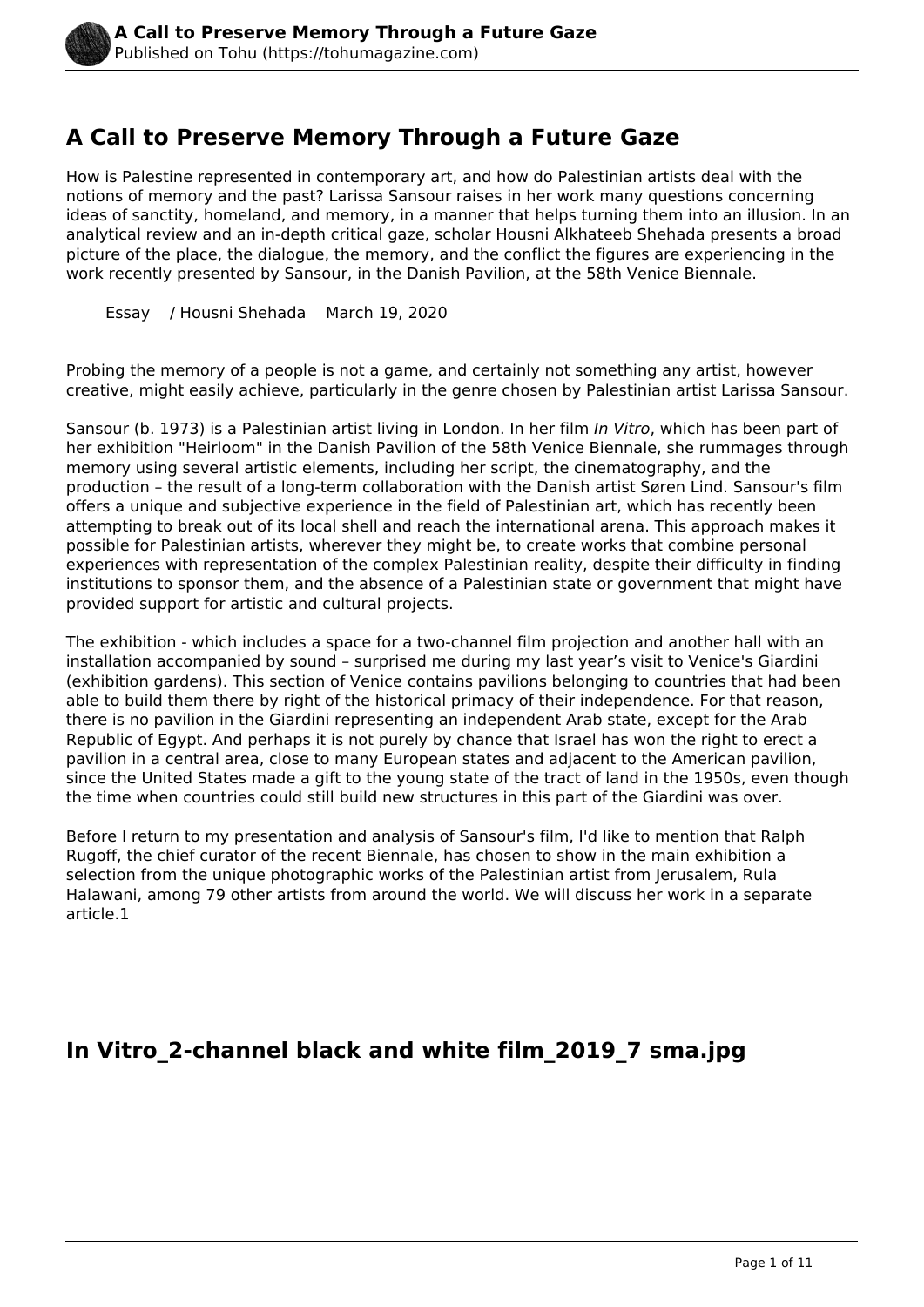



[1]Larissa Sansour and Søren Lind, In Vitro, black-and-white two-channel film, 27 min and 44 sec., 2019 Courtesy of the artist

[FG\\_G\\_Danimarca\\_6997 smakll.jpg](https://tohumagazine.com/file/fggdanimarca6997-smaklljpg) **[2]**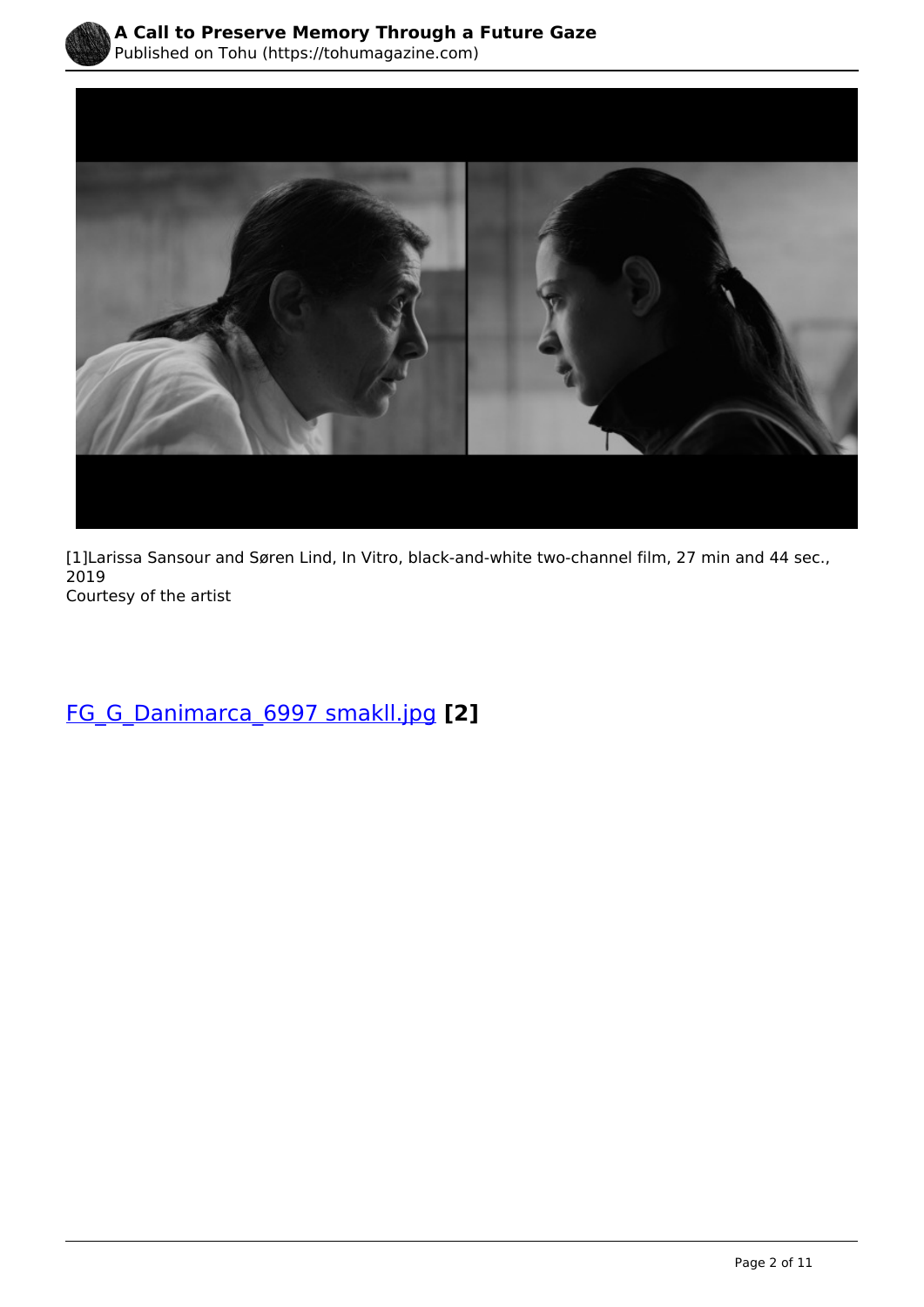



[3]Larissa Sansour, installation view of Heirloom, Danish Pavilion, Venice, 2019 Photography: Francesco Galli, courtesy of the Venice Biennale

 The audience is sitting or standing, watching two women converse in spoken Arabic, the like of which Sansour's experience is unique. Her current work abandons many of the axioms embedded in Western consciousness regarding Palestine and its people, lands, and art. Quietly, without fuss, away from politicians who cry out in various artistic forums about the long-term political struggle, we discover this film, in a room devoid of any allusions to Palestine, the Israeli occupation, or other Arab conflicts. We come into the exhibition hall in the Danish Pavilion, to a projection of a film on two large screens. might be heard in the streets of Nazareth. Sometimes the language creates a sense of nostalgia to the holy cities of Palestine (Jerusalem, Nazareth, Bethlehem), and sometimes – due to the sequence of scenes that show a catastrophe that had occurred in the past – the viewer can imagine that this is the language heard in one of the cities occupied in 1948, such as Haifa (حيفا), Lod (اللد), Acre ((عكا), Ramla (الرملة(, and Ashkelon (عسقلان(. A dialogue takes place, about 30 minutes long, between an older woman on her deathbed and a young girl who has come to slake her thirst. Their dialogue begins at this less than optimistic point. It is a dialogue about memory: memory of things and the homeland, of the erratic human spirit that had experienced displacement, uprooting, and escape in search of a haven, and then ended up nowhere. That 'nowhere' is a central theme in the film, being represented as an underground ''test tube'' of reinforced concrete, as cold as the rest of the elements in the emotionless structure, which exists as an antithesis to the dialogue between the two protagonists.

The film does not grant even a moment of distraction or stepping off the trail. The dialogue is interesting and emotional, as the large screen fills with two figures possessing a breathtaking presence. The actress Hiam Abbass is amazing. She is pale, barely able to speak as she lies on her deathbed. Her words depart from her mouth like stones hurled at the viewer, leaving marks. The camera focuses on her face and lips in a close-up as she speaks out and expresses her opinion, or stares at the young woman. She speaks of a memory that is fading after her long years of captivity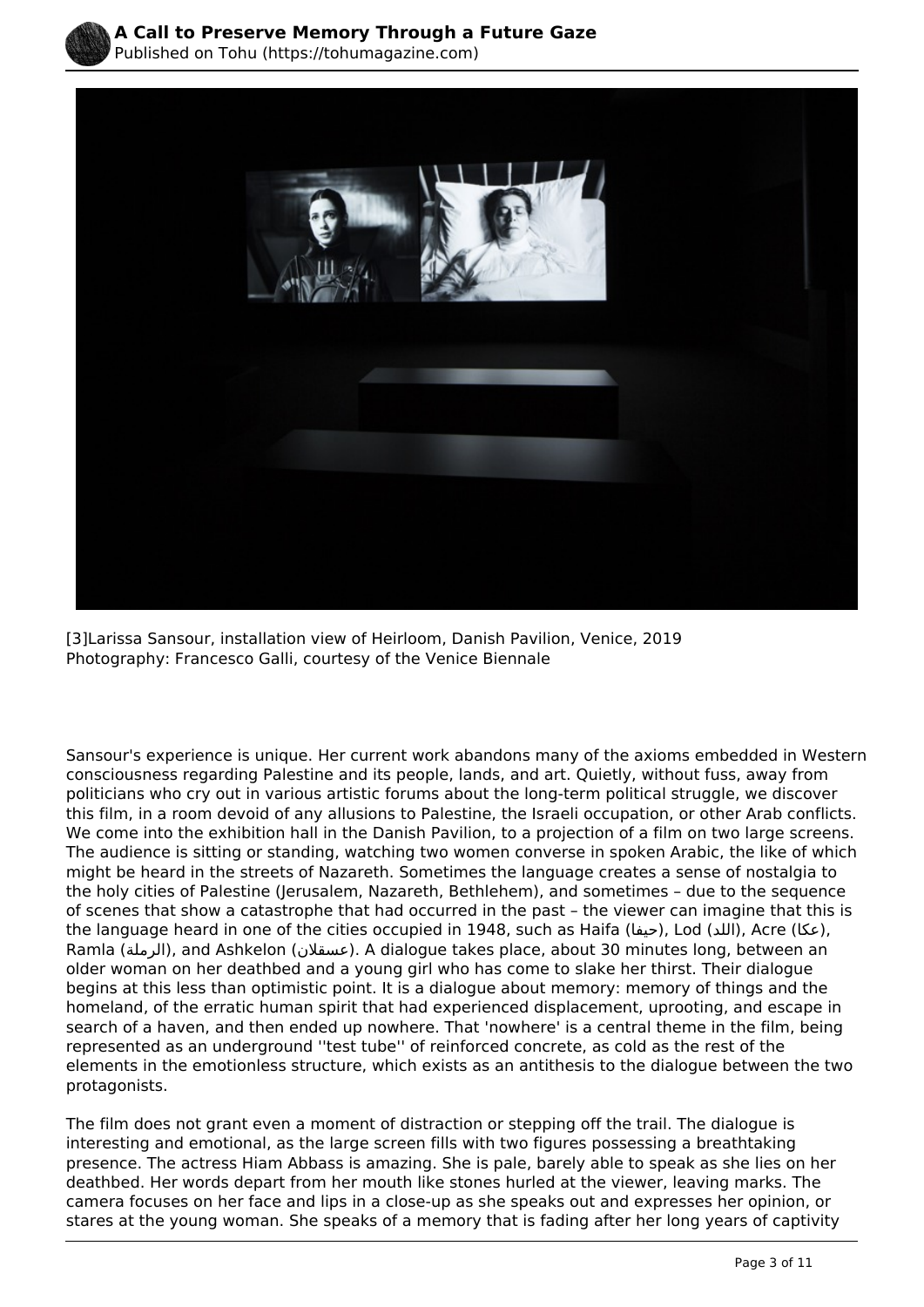

in the underground gray concrete ''test tube''. She is depicted in black-and-white, which enhances the sense of alienation.

She recalls the house, the olive harvest, and the peaceful town in the times before the cataclysm, the awful environmental catastrophe that brought about the destruction of the city and its inhabitants, buildings, neighborhoods, streets, houses of prayer, and orchards. The residents escaped, we do not know where to, or if they even survived. The artist is attempting to form the memory through a description of what has been in the near past. This description is transmitted to the viewer through archive images embedded in the film.

The place: a deep cellar, which has withstood the destruction on the ground above. It was set up by a woman named Dunia (played by Hiam Abbass), who managed to carry with her several genes, reengineered into new organisms so that they might recreate the past. The film follows science-fiction movies – an abandoned nuclear plant in the biblical town of Bethlehem turns into a giant orchard. A group of scientists is planning to re-plant in the soil above heirloom seeds and genes, collected in the last days before the end of the world, and then to re-emerge into the old world.

Most of the scenes in the film take place in the underground hospital ward, where the dialogue between Dunia, the dying founder of the orchard, and young Alia (the actress Maisa Abd Elhadi) who had come to nurse her. Alia, who was born below-ground, has not experienced life outside the ''test tube'', which is protected from the outcome of the catastrophe. She is like a creature born of a wideranging cloning program. She has never seen the town that is about to rise from the seeds Dunia brought along

These two women are the only characters in the film, except for a brief sequence of pictures from the memories of a child, Dunia's daughter, who has not survived the catastrophe. At first, we do not know what the connection between Dunia and Alia is, but slowly we begin to realize their complicated relationship. Alia is the only person left in this future world to succeed in preserving and containing the genes of the memories passed on by the dying older woman.

The film wants us to envision an imaginary future world, inspired by science-fiction movies. But the film and all of its components constitute an artistic tool used to challenge and stimulate the viewers' memory, to remind them of the things that happened in reality. The artist attempts to break out of the shell of realistic art and the conventional-historical narrative to describe Palestine's situation as a sort of science fiction. She weaves irony into the film, something that has been taking up more and more space in her recent works. In an interview (2014) she says that she has used humor in her early production, but her latest works have gradually shed the light aspect and acquired more and more irony, though they still contain all kinds of layers. It takes courage to create art in this vein, especially given Sansour's sensitive situation, as a Palestinian artist living in exile. According to her, she would always prefer to work in the space between utopia and dystopia.2

The conversation between the two figures soon develops into a passionate argument about the meaning of memory, diaspora, and nostalgia. One of the central topics is the tangled connection between past, present, and future. Wrecked Bethlehem provides a changed background. We see the various ways of moving through the underground ''test tube'' beneath the city: tunnels, twisting paths, and endless stairs. The building is constructed from reinforced concrete, bringing to mind both eradication and building. It reminds us of the devastation that has taken place and of the attempt to preserve life following all that destruction. It is the complete opposite of the historic stone houses we see in the film, from the days before the catastrophe. These houses display attributes of the Palestinian home and its aesthetics – such as using stone as construction material, arches, triangular stained-glass windows, a central hall open to natural light, jasmine and roses, painted tiles, simple children's toys. All these are symbols the artist weaves into her work to give voice to the history that Dunia seeks to preserve in Alia's cloned body. Even the lovely nature sights, such as the olive harvest, which have all become cells of memory, had been cloned and kept safe below the ground following the total ecological disaster.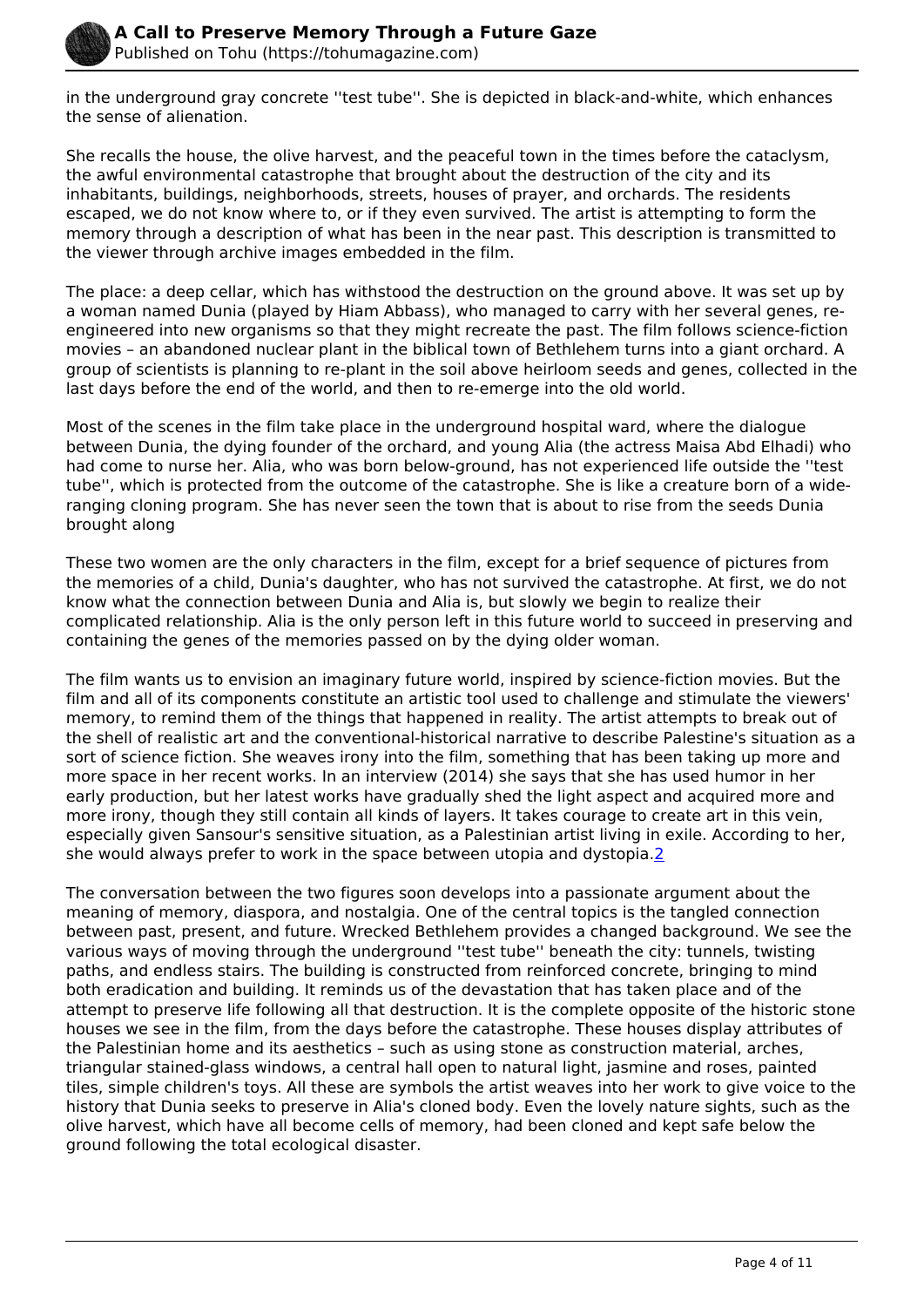

## [FG\\_G\\_Danimarca\\_6952 small.jpg](https://tohumagazine.com/file/fggdanimarca6952-smalljpg) **[4]**



[5]Larissa Sansour, installation view of Heirloom, Danish Pavilion, Venice, 2019 Photography: Francesco Galli, courtesy of the Venice Biennale

 whether what she remembers now, in the ''test tube'', is a product of lived experiences, in reality, or I don't know how successful Sansour has been, in this film that includes many images from the Palestinian archive, in giving back the viewer some of the memory the young girl is trying to erase from what's left of her consciousness; it is an implanted memory, not created from events she has experienced. In her dialogue with the older woman (mother-memory), she repeats sentences that could help her to locate the memory in a remote place in her mind. She says she does not know if they are imagined notions implanted in her mind, to carry and preserve for the future, or reproduce in her children, or implant in the memory of future generations. This is a brilliant, even provocative dialogue, particularly to every Palestinian man and woman. It casts doubt upon the time before the devastation, the displacement, and the exile, in which the homeland was an enchanting dream, untouched by anything that might have pointed to its approaching end… and then came the ecological catastrophe (probably an allusion to the Nakba of 1948), which destroyed everything.

There is no mention in the work of a specific enemy who might be behind the calamity that destroyed Bethlehem – neither Jewish, nor Zionist occupier, nor Western colonialist. There is no mention at all of the occupation, of a bleeding wound, of murder or war. There is no reference to Palestine's *Nakba* and the displacement of its residents to camps of refugee existence and death, based on real events that occurred in Palestine. There is no clue as to what had happened and is still happening in Palestine after the *Nakba*: no description of the separation wall, no mention of land appropriations or house demolitions by the forces of the Israeli occupation, no representation of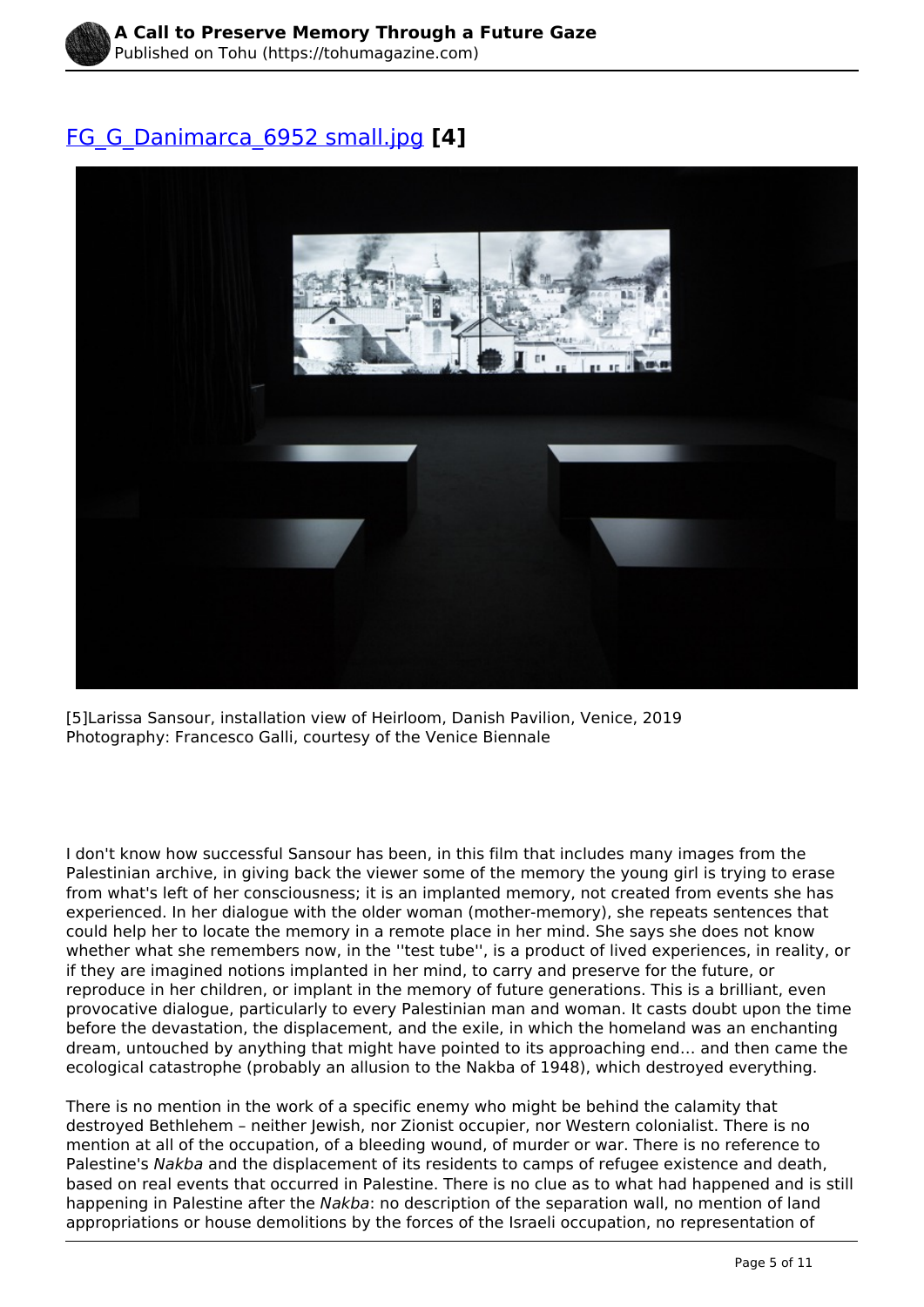

killings, torture, or prisons. However, the film contains unforgettable scenes that are imprinted in the viewer's memory. They become new memories, like in the process of embedding a memory copied from the lady-mother into that of the viewer, as reflected in the figure of the girl. The artist attempts to articulate the questions of memory, to represent/re-plant it in a very intelligent way.

Certain experiences to which Sansour returns in the film suggest attributes and styles that have been almost mandatory in Palestinian art since its early days, at the beginning of the Modernist movement (by artists such as Ismail Shammout, Tamam Al-Akhal, Sliman Mansour, Nabil Anani, Ibrahim Hazimeh, Abed Abdi and others). There is use of Palestinian heritage symbols like typical dress and embroidery patterns, as well as descriptions of the dreamy daily life common (at least in the collective memory): markets, churches, mosques and prayer houses in Jerusalem and Bethlehem; photos of the olive harvest, children's games, old buildings with their Ottoman-style architecture and colorful tiles (which could also be seen in the other room, containing the complimentary installation); scenes from the alleys bustling with women, men, and children; the strong presence of clerics in their special garments; church towers, domes, homes, windows, and the captivating vistas of Palestine. All of them are presented in the film by black-and-white photographs, adding another dimension of that imagined memory, and manipulating the viewer's emotions. The plot of the film, as it leans towards science fiction, makes the most of the entirely realistic significance of these symbols. Sansour re-uses them in a way that is unusual and even contrary to their common usage in Palestinian art for political purposes, through the words of Alia, which intend to deconstruct the process of relying on these symbols to build a memory of the homeland:

Alia (Maisa Abd Alhadi): "I don't care about those peoples you are talking about, or about their stories and their clichés. This struggle, this land, these seasons, this memory that is all metaphors, these smells, this embroidery, all that history narrowed down to a few symbols and several gods, this funeral of our loss, this plague, these catastrophes, this uprooting."

The criticism by the girl, the carrier of memory, is her attempt to chase away the ghosts of the past, which are trying to control her memory. She refuses to rely on the memory, which is, according to Dunia – the mother –the main reason to cling to life, to go on living, and thus becomes life itself, an alternative to it. This is the source of the young woman's doubts regarding the building of a new future without memory. Can the new world disengage from the old one and build a future, build the house and the memory associated with it? At the same time, the owner of the original memory argues that stories, legends, and fictions that have nothing to do with reality are at the foundation of whole nations.

[small.jpg](https://tohumagazine.com/file/smalljpg) **[6]**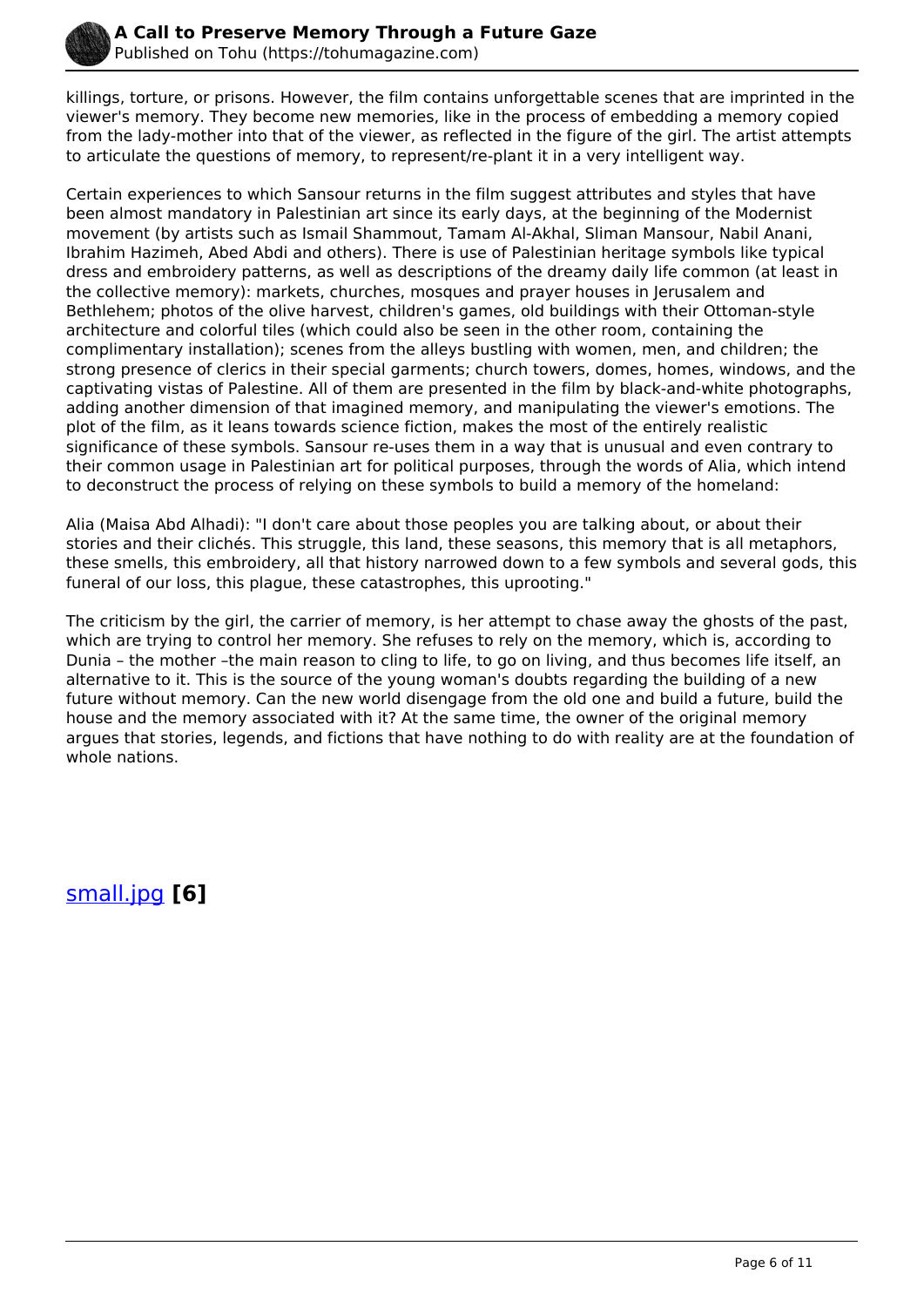



[7]Larissa Sansour, installation view of Heirloom, Danish Pavilion, Venice, 2019 Photography: Francesco Galli, courtesy of the Venice Biennale

Dunia (Hiam Abbass): "Whole nations are founded on fictional stories. Facts by themselves remain meaningless and preclude collective vision. Soon, what we've created here will become a legend, and you will be a part of it."

 A heated argument develops about the creation of nations and their reliance on myths to formulate a collective identity with memories, struggles, ceremonies, and symbols. Dunia prods this memory, which peoples use to form their historical narrative. The study of Palestinian memory is usually related to catastrophes, next to the issue of identity, which takes up a lot of volume in many works of art, particularly in modern and contemporary art. Perhaps artworks can contain calamities because of the *Nakba*, the displacement, and the refugee situation, which many Palestinians have experienced. Regarding the question of identity, I think it has to do with some confusion among artists about the connection, or lack of it, to the geo-political situation, which interests art thinkers more than it does the general public. It is evident in many artworks that issues of identity play a role in forming the political, social, and gender outlook, which tends to consolidate through the artist's personal experience and his or her relationship with the geographical space they live in. We find that it relates in various ways to the political crisis of Palestinian society, as well as the absence of national independence in a unified homeland that includes all the groups under the concept of the modern state.

Now comes the archive of photographs from the period before Palestine's *Nakba*, with the added image of a black fluid that overwhelms the place, drowning it, as if it were black lava spewing from a volcano, or a river of black blood, or perhaps it stands for oil. The black fluid destroys everything in its path, and the entire place disappears.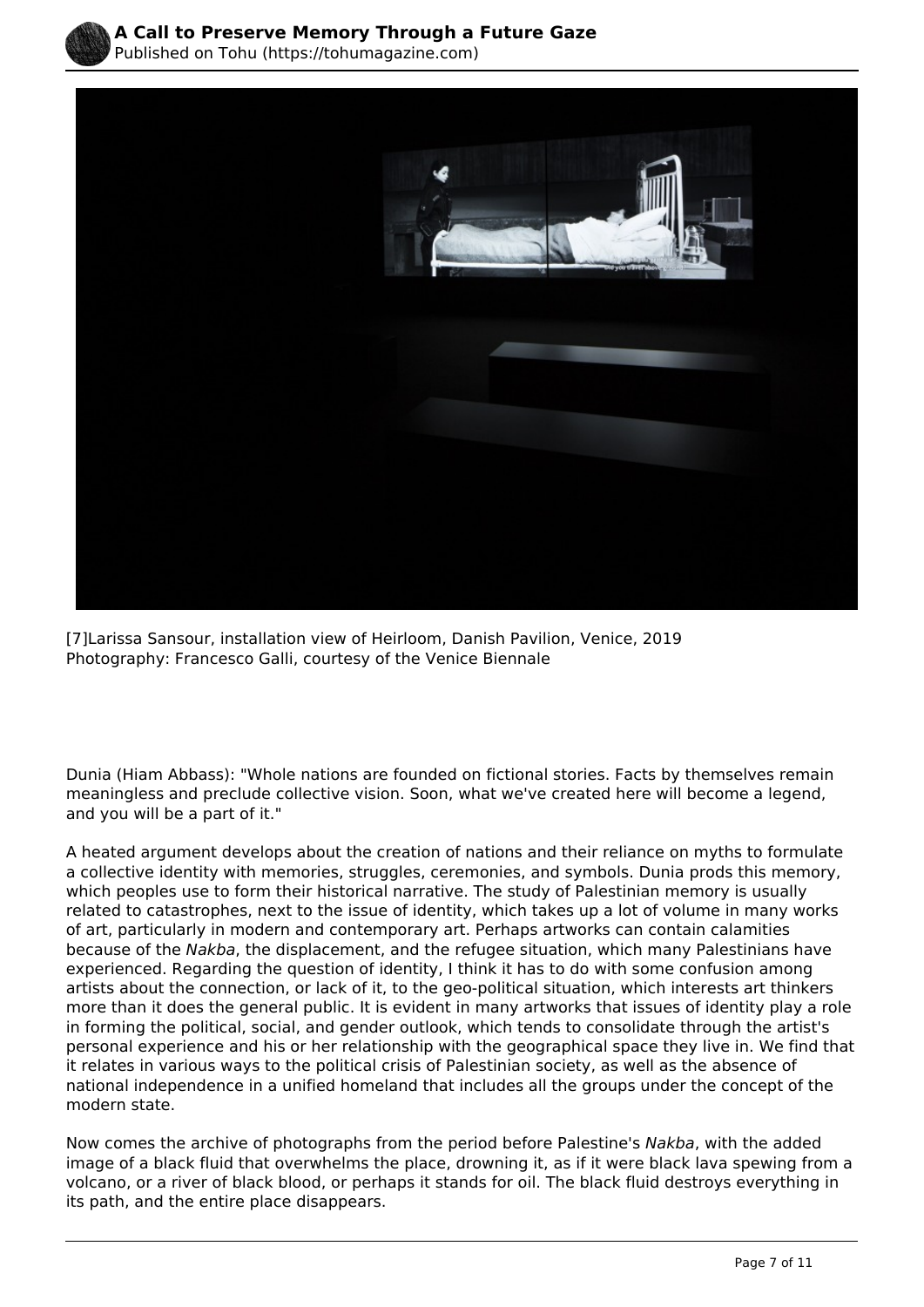

The contradiction between the mother's effort to preserve the memory and the girl's distancing and refusal to accept it appears to be the central axis of this work. Alia does not believe in ghosts and does not wish to rebuild the past. She is more interested in the present. Dunia promises Alia that the past is still there, and there's no need to reconstruct it, but Alia replies that the past is Dunia's past, the one she knows, and any other past is just stories, legends, and fiction. At this point, Dunia seals the dialogue with a wonderful statement: peoples are just stories, myths, and fantasies. This axis is what makes this film so unique, since it constitutes a quality leap toward an independent Palestinian artistic thought, which does not belong to any institution, and is not employed politically, or for some establishment's propaganda and publicity aims. It is the film's chief achievement – developing a dialogue and raising questions about the quintessence of a people's memory, which must not be forgotten.

## [In Vitro\\_2-channel black and white film\\_2019\\_6 small.jpg](https://tohumagazine.com/file/vitro2-channel-black-and-white-film20196-smalljpg) **[8]**



[9]Larissa Sansour and Søren Lind, In Vitro, black-and-white two-track film, 27 min and 44 sec., 2019 Courtesy of the artist

[In Vitro\\_2-channel black and white film\\_2019\\_2 small.jpg](https://tohumagazine.com/file/vitro2-channel-black-and-white-film20192-smalljpg) **[10]**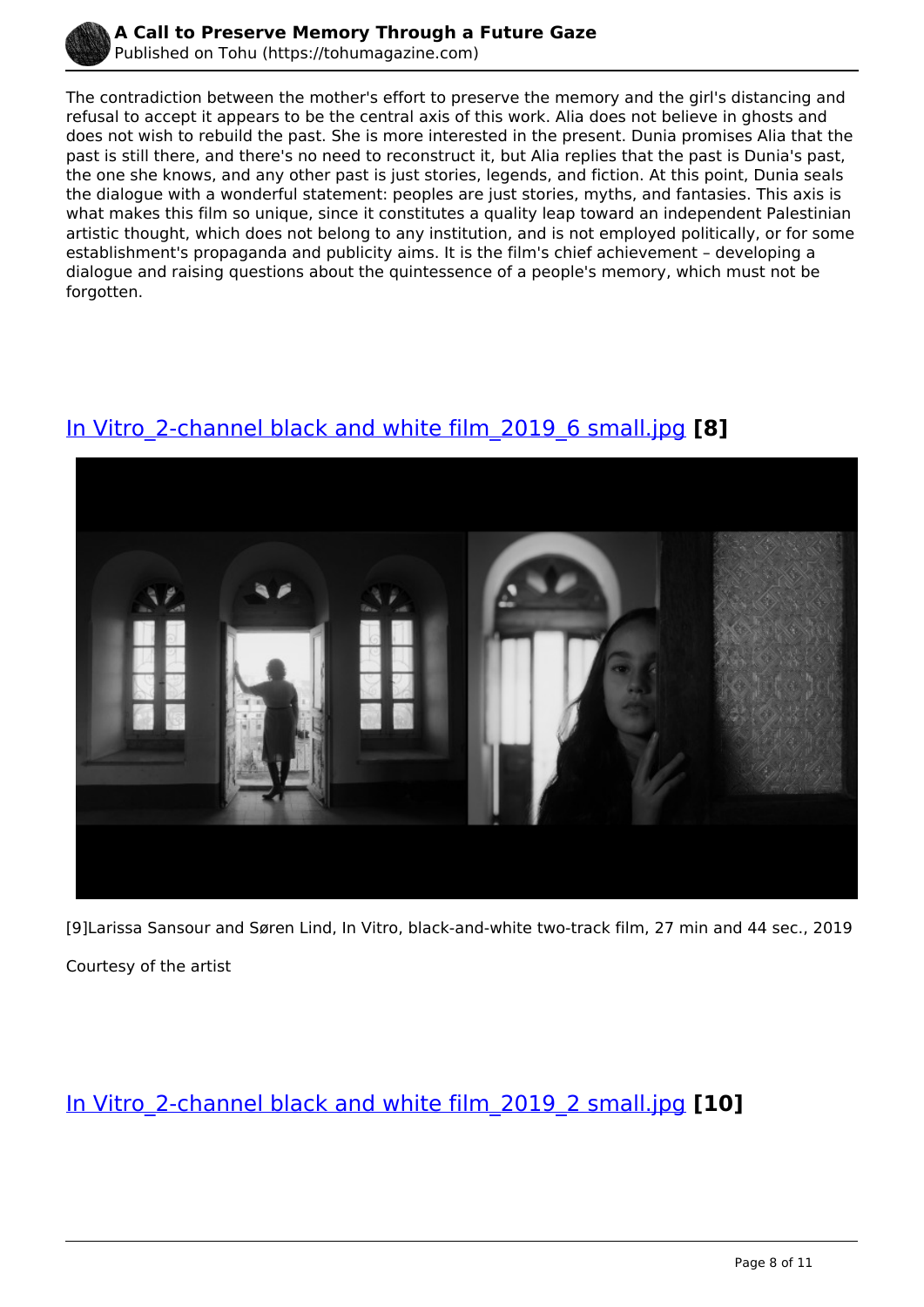

[11]Larissa Sansour and Søren Lind, In Vitro, black-and-white two-track film, 27 min and 44 sec., 2019 Courtesy of the artist

#### The installation

Opposite the room where the film is projected, there's another hall containing an installation titled *Monument for Lost Time*: a large black disk moves in a void, its motion unpredictable, incomprehensible. It is unclear where it starts or ends. A sound work accompanies the movement, surprising the viewers with vague notes. As we watch the void, a spinning motion of destruction begins inside the artwork, with all of its ambiguous meanings… but if we enter the room after watching the film, we may be able to connect the two works, which echo each other in their shapes, colors, and sounds. The large circular object is a monument to the great void of our time, an acceptance of the contradiction between the rich memory and the fragments of destroyed memory. Here, in this hall, the artist is working the memory, the text, the dialogue, the characters, and the ''test tube'' into a single sculpture that moves in an impenetrable track, and it overpowers everything. If memory particles can carry the function of memory, then the black-disk sculpture is completely pure, since it represents a memory from a very distant past that cannot produce any memory. Perhaps the memory of the loss that reaches the viewer in this manner is a vessel containing nothing, and thus cannot be defined in words, but it can be sensed through emotions. After watching this work the feeling is of the pain of losing a body part.<sup>3</sup>

This installation, with its multiple components and meanings, symbolizes the complexity of the search for a safe place, and presents the challenges that a person today faces as disaster strikes, trying to find future solace. The ecological catastrophe in the film, whose causes we ignore, appears as a river of black oil that devours everything and leaves nothing on the face of the earth. Moreover, there is the use of colored tiles with geometric decorations that seemingly symbolize their splendid, ancient, Arab-Islamic past. But these were in reality replications of views and building ornamentations from the lexicon of Western architecture, which engulfed the Ottoman empire and the Arab world in the nineteenth century. These elements were copied in the homes of Palestine's wealthy inhabitants, mostly in Jerusalem, Bethlehem, Nazareth, and Jaffa. Consequently, the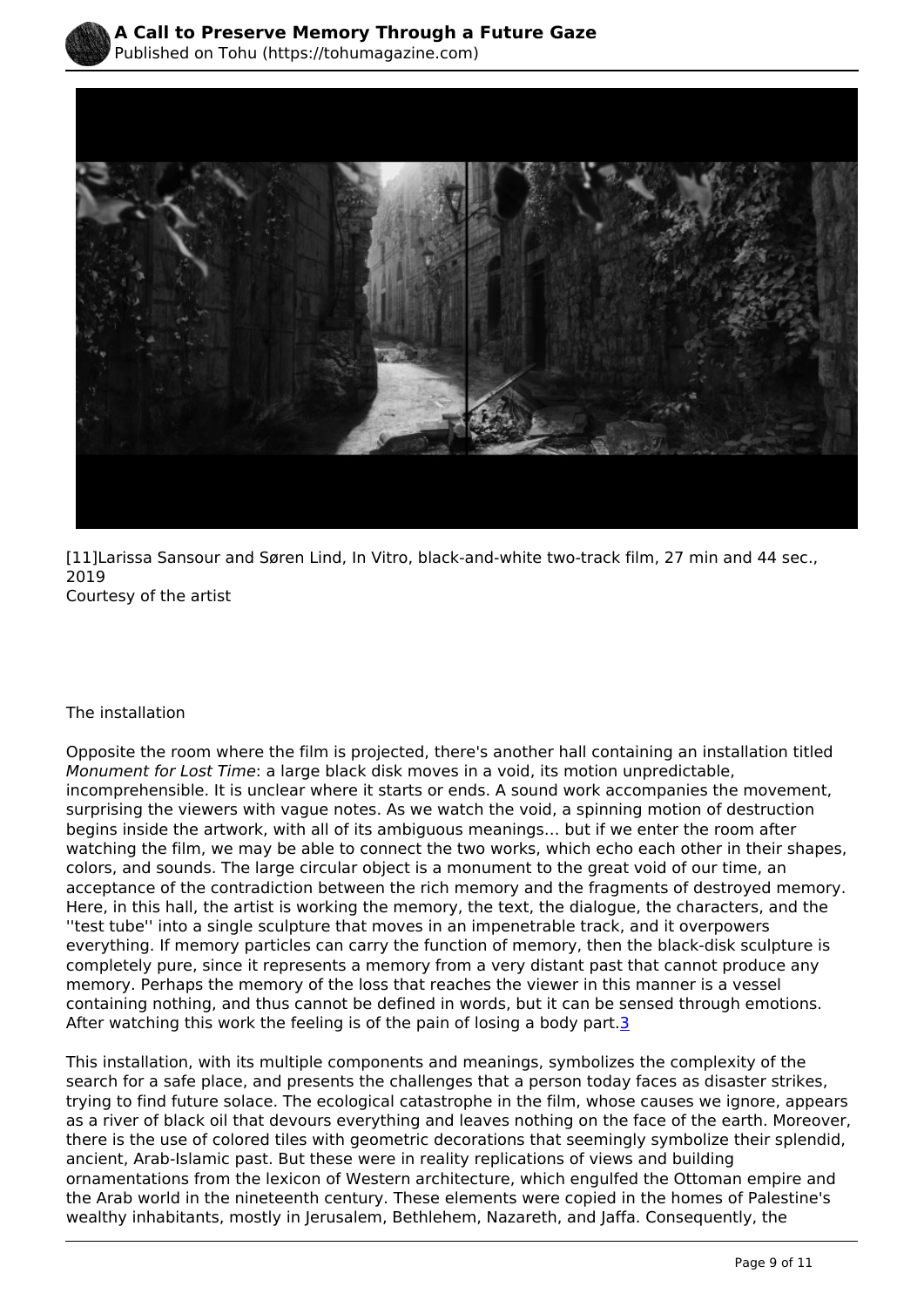

purportedly ancient memory is just a clone stemming from other nations, traditions, cultures, and arts.4

### The end…the beginning

This work is another attempt by Sansour to address the conflict in the Middle East, including the violence of the Zionist occupation of Palestine. The artist conveys this context by using a style similar to science fiction or fantasy, as related to a future vision of the catastrophes and devastation that will be visited upon Earth. She uses futuristic elements that might, at first glance, appear to be surreal, totally detached from actual events, but sometimes they point to the very nature of the political situation. This tendency, to turn the dark reality of the past or the present into a futuristic event, is unique in the contemporary Arab art field. In Sansour's view, dealing with reality in this way is preferable to working in the documentary cinema style, for instance, as she has done in some of her earlier works, such as *A Space Exodus* (2009), *Nation Estate* (2012), *In the future they ate from the finest porcelain* (2016), and others.5

My personal encounter with Larissa Sansour in Venice was entirely by chance, after visiting the exhibition for the first time, in the Danish Pavilion. We met outside the pavilion. The encounter was brief but exiting, primarily when the artist discussed her Arabic-speaking film with no blaring slogans, in a space that in no way alluded to any Palestinian political scene, not even an Arab one. But this is an entirely Palestinian–Arab artwork - in the scene of the mother's deathbed recollection, its pessimism, every motion and glance of the two protagonists, and of course, in every sentence they utter.

Photography and cinema may be the new forms of Palestinian art. It is in their power to take Palestinian art out of the local circle and open the door to universality. The influences on Heirloom are cinema, television, and even folk culture and Pop-art. These are important elements that the artist acknowledges, unembarrassed, to be a style close to her heart. This acknowledgment provides space for the analysis of the artwork in cinematic terms, with the inclusion of two talented actresses who portray the roles with perfect skill, conferring a special touch upon the work. Hiam Abbass has plenty of experience playing these kinds of roles, as does Maisa Abd Alhadi, who adds glamor to the film with her eyes and her rejection of the role of the clone intended only to preserve the memory.

The reality of marginal life to which Palestinians are subjected – wherever they are, not just those in the diaspora – is the normal situation of our daily lives. Although the artist did not recognize this specifically, her selection of two women out of what we perceive as the "face" of Palestine, is an expression of that same dismantling, alienation, and marginalization. And so, a young woman living beyond the homeland's borders defines Palestinian art in a new way, free of landmarks, boundaries and political axioms, while still exhibiting the status and sanctity of Bethlehem, in a manner devoid of banality.

I don't know if this film is going to be screened in Palestine any time soon, and how many Palestinian or Arab viewers will watch it, but to me, this is the first Palestinian artwork worth watching to start an open dialogue about the project of framing the memory and documenting the *Nakba*, which aims to turn the stolen homeland into a sanctified thing, and thus leave no space for criticism or imagination. In these challenging times, this artwork proposes to break this rule and turn the aura of sanctity into an open conversation – which is also capable of giving voice to a harsh reality.

Larissa Sansour's work *Heirloom* was shown at the [Danish Pavilion in the 58th Venice Biennale](https://www.labiennale.org/en/art/2019/national-participations/denmark) [12].

- 1. For more information on the artist Rula Halawani see the biennale's official Web site: <https://www.labiennale.org/en/art/2019/partecipants/rula-halawani> [13]
- 2. From an interview with Larissa Sansour, in which she talks about her various works: [https://www.youtube.com/watch?v=-eBnUvp-\\_oA](https://www.youtube.com/watch?v=-eBnUvp-_oA) [14]